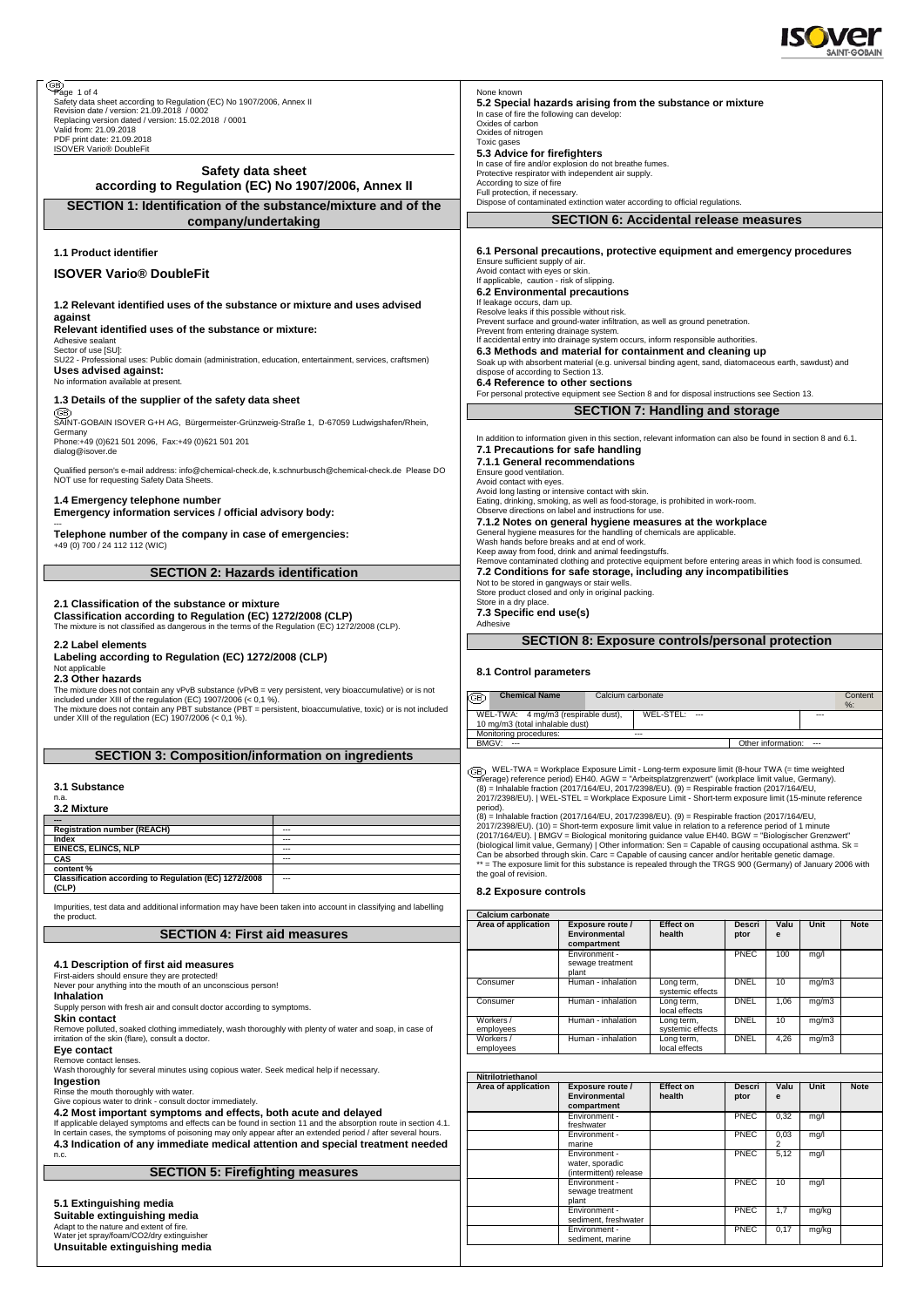

## Page 2 of 4

Safety data sheet according to Regulation (EC) No 1907/2006, Annex II Revision date / version: 21.09.2018 / 0002 Replacing version dated / version: 15.02.2018 / 0001 Valid from: 21.09.2018

PDF print date: 21.09.2018 ISOVER Vario® DoubleFit

|           | Environment - soil |                  | <b>PNEC</b> | 0.15 | mg/kg  |  |
|-----------|--------------------|------------------|-------------|------|--------|--|
|           |                    |                  |             |      | dry    |  |
|           |                    |                  |             |      | weight |  |
| Consumer  | Human - dermal     | Long term,       | <b>DNEL</b> | 3.1  | mg/kg  |  |
|           |                    | systemic effects |             |      | bw/dav |  |
| Consumer  | Human - oral       | Long term,       | DNEL        | 13   | mg/kg  |  |
|           |                    | systemic effects |             |      | bw/dav |  |
| Consumer  | Human - inhalation | Long term,       | <b>DNEL</b> | 1.25 | mq/m3  |  |
|           |                    | systemic effects |             |      |        |  |
| Consumer  | Human - inhalation | Long term,       | DNEL        | 1.25 | mq/m3  |  |
|           |                    | local effects    |             |      |        |  |
| Workers / | Human - dermal     | Long term,       | <b>DNEL</b> | 6.3  | mg/kg  |  |
| employees |                    | systemic effects |             |      | bw/dav |  |
| Workers / | Human - inhalation | Long term,       | DNEL        | 5    | mq/m3  |  |
| employees |                    | systemic effects |             |      |        |  |
| Workers / | Human - inhalation | Long term,       | DNEL        | 5    | mq/m3  |  |
| employees |                    | local effects    |             |      |        |  |

## **8.2.1 Appropriate engineering controls**

Ensure good ventilation. This can be achieved by local suction or general air extraction. If this is insufficient to maintain the concentration under the WEL or AGW values, suitable breathing protection

should be worn. Applies only if maximum permissible exposure values are listed here. Suitable assessment methods for reviewing the effectiveness of protection measures adopted include<br>metrological and non-metrological investigative techniques.<br>These are specified by e.g. BS EN 14042.<br>BS EN 14042 "Workplace

of exposure to chemical and biological agents".

## **8.2.2 Individual protection measures, such as personal protective equipment**

General hygiene measures for the handling of chemicals are applicable. Wash hands before breaks and at end of work.

Keep away from food, drink and animal feedingstuffs. Remove contaminated clothing and protective equipment before entering areas in which food is consumed.

Eye/face protection: With danger of contact with eyes. Tight fitting protective goggles with side protection (EN 166).

Skin protection - Hand protection: Chemical resistant protective gloves (EN 374). Recommended Protective nitrile gloves (EN 374) Minimum layer thickness in mm:

>= 0,40 Permeation time (penetration time) in minutes:

>= 480 The breakthrough times determined in accordance with EN 16523-1 were not obtained under practical conditions.

The recommended maximum wearing time is 50% of breakthrough time.

Protective hand cream recommended

Skin protection - Other: Protective working garments (e.g. safety shoes EN ISO 20345, long-sleeved protective working garments). Respiratory protection:

Normally not necessary.

Thermal hazards: Not applicable

Additional information on hand protection - No tests have been performed.

In the case of mixtures, the selection has been made according to the knowledge available and the<br>information about the contents.<br>Selection of materials derived from glove manufacturer's indications.<br>Sinal selection of glo

degradation into account.<br>Selection of a suitable glove depends not only on the material but also on other quality characteristics and<br>varies from manufacturer to manufacturer.<br>In the case of mixtures, the resistance of gl

The exact breakthrough time of the glove material can be requested from the protective glove manufacturer

and must be observed

**8.2.3 Environmental exposure controls** nation available at pre

|                                                           | <b>SECTION 9: Physical and chemical properties</b> |
|-----------------------------------------------------------|----------------------------------------------------|
|                                                           |                                                    |
| 9.1 Information on basic physical and chemical properties |                                                    |
| Physical state:                                           | Liquid, Pastelike                                  |
| Colour:                                                   | According to specification                         |
| Odour:                                                    | Characteristic                                     |
| Odour threshold:                                          | Not determined                                     |
| pH-value:                                                 | $7.5 - 8.5$                                        |
| Melting point/freezing point:                             | Not determined                                     |
| Initial boiling point and boiling range:                  | Not determined                                     |
| Flash point:                                              | Not determined                                     |
| Evaporation rate:                                         | Not determined                                     |
| Flammability (solid, gas):                                | n.a.                                               |
| Lower explosive limit:                                    | Not determined                                     |
| Upper explosive limit:                                    | Not determined                                     |
| Vapour pressure:                                          | Not determined                                     |
| Vapour density (air = $1$ ):                              | Not determined                                     |
| Density:                                                  | 1,38-1,39 g/cm3                                    |
| Bulk density:                                             | n.a.                                               |
| Solubility(ies):                                          | Not determined                                     |
| Water solubility:                                         | Not determined                                     |
| Partition coefficient (n-octanol/water):                  | Not determined                                     |
| Auto-ignition temperature:                                | n.a.                                               |
| Decomposition temperature:                                | Not determined                                     |
| Viscositv:                                                | Not determined                                     |
| Explosive properties:                                     | Product is not explosive.                          |
| Oxidising properties:                                     | No                                                 |
| 9.2 Other information                                     |                                                    |
| Miscibility:                                              | Not determined                                     |
| Fat solubility / solvent:                                 | Not determined                                     |
| Conductivity:                                             | Not determined                                     |
| Surface tension:                                          | Not determined                                     |
| Solvents content:                                         | Not determined                                     |

**SECTION 10: Stability and reactivity**

|  | <b>10.1 Reactivity</b> |
|--|------------------------|

| 10.3 Possibility of hazardous reactions<br>No dangerous reactions are known.<br>10.4 Conditions to avoid                    |                  |       |                   |                         |                                                                      |                                      |
|-----------------------------------------------------------------------------------------------------------------------------|------------------|-------|-------------------|-------------------------|----------------------------------------------------------------------|--------------------------------------|
| None known<br>10.5 Incompatible materials                                                                                   |                  |       |                   |                         |                                                                      |                                      |
| None known                                                                                                                  |                  |       |                   |                         |                                                                      |                                      |
| 10.6 Hazardous decomposition products<br>No decomposition when used as directed.                                            |                  |       |                   |                         |                                                                      |                                      |
|                                                                                                                             |                  |       |                   |                         | <b>SECTION 11: Toxicological information</b>                         |                                      |
|                                                                                                                             |                  |       |                   |                         |                                                                      |                                      |
| 11.1 Information on toxicological effects<br>Possibly more information on health effects, see Section 2.1 (classification). |                  |       |                   |                         |                                                                      |                                      |
| <b>ISOVER Vario® DoubleFit</b><br><b>Toxicity / effect</b>                                                                  | Endpo            | Value | Unit              | Organis                 | <b>Test method</b>                                                   | <b>Notes</b>                         |
| Acute toxicity, by oral                                                                                                     | int              |       |                   | m                       |                                                                      | n.d.a.                               |
| route:<br>Acute toxicity, by                                                                                                |                  |       |                   |                         |                                                                      | n.d.a.                               |
| dermal route:                                                                                                               |                  |       |                   |                         |                                                                      | n.d.a.                               |
| Acute toxicity, by<br>inhalation:                                                                                           |                  |       |                   |                         |                                                                      |                                      |
| Skin<br>corrosion/irritation:                                                                                               |                  |       |                   |                         |                                                                      | n.d.a.                               |
| Serious eye<br>damage/irritation:                                                                                           |                  |       |                   |                         |                                                                      | n.d.a.                               |
| Respiratory or skin<br>sensitisation:                                                                                       |                  |       |                   |                         |                                                                      | n.d.a.                               |
| Germ cell<br>mutagenicity:                                                                                                  |                  |       |                   |                         |                                                                      | n.d.a.                               |
| Carcinogenicity:                                                                                                            |                  |       |                   |                         |                                                                      | n.d.a.                               |
| Reproductive toxicity:<br>Specific target organ                                                                             |                  |       |                   |                         |                                                                      | n.d.a.<br>n.d.a.                     |
| toxicity - single<br>exposure (STOT-SE):                                                                                    |                  |       |                   |                         |                                                                      |                                      |
| Specific target organ<br>toxicity - repeated                                                                                |                  |       |                   |                         |                                                                      | n.d.a.                               |
| exposure (STOT-RE):<br>Aspiration hazard:                                                                                   |                  |       |                   |                         |                                                                      | n.d.a.                               |
| Symptoms:                                                                                                                   |                  |       |                   |                         |                                                                      | n.d.a.                               |
| Calcium carbonate                                                                                                           |                  |       |                   |                         |                                                                      |                                      |
| <b>Toxicity / effect</b>                                                                                                    | Endpo<br>int     | Value | Unit              | Organis<br>m            | <b>Test method</b>                                                   | <b>Notes</b>                         |
| Acute toxicity, by oral<br>route:                                                                                           | LD50             | >2000 | mg/k<br>g         | Rat                     | <b>OECD 420</b><br>(Acute Oral<br>toxicity - Fixe<br>Dose Procedure) |                                      |
| Acute toxicity, by<br>dermal route:                                                                                         | LD50             | >2000 | mq/k<br>g         | $\overline{\text{Rat}}$ | <b>OECD 402</b><br>(Acute Dermal<br>Toxicity)                        |                                      |
| Acute toxicity, by<br>inhalation:                                                                                           | LC50             | >3    | mg/l/<br>4h       | Rat                     | <b>OECD 403</b><br>(Acute Inhalation                                 |                                      |
|                                                                                                                             |                  |       |                   |                         | Toxicity)                                                            |                                      |
| <b>Skin</b><br>corrosion/irritation:                                                                                        |                  |       |                   | Rabbit                  | OECD 404<br>(Acute Dermal<br>Irritation/Corrosio<br>n)               | Not irritant                         |
| Serious eye<br>damage/irritation:                                                                                           |                  |       |                   | Rabbit                  | OECD 405<br>(Acute Eye<br>Irritation/Corrosio                        | Not irritant                         |
| Respiratory or skin                                                                                                         |                  |       |                   | Mouse                   | n)<br>OECD 429 (Skin                                                 | Not                                  |
| sensitisation:<br>Germ cell                                                                                                 |                  |       |                   |                         | Sensitisation -<br>Local Lymph<br>Node Assay)<br><b>OECD 471</b>     | sensitizisin<br>g<br>Negative        |
| mutagenicity:                                                                                                               |                  |       |                   |                         | (Bacterial<br>Reverse<br><b>Mutation Test)</b>                       |                                      |
| Germ cell<br>mutagenicity:                                                                                                  |                  |       |                   |                         | <b>OECD 473 (In</b><br>Vitro                                         | Negative                             |
|                                                                                                                             |                  |       |                   |                         | Mammalian<br>Chromosome                                              |                                      |
|                                                                                                                             |                  |       |                   |                         | Aberration Test)                                                     |                                      |
| Germ cell<br>mutagenicity:                                                                                                  |                  |       |                   |                         | <b>OECD 476 (In</b><br>Vitro                                         | Negative                             |
|                                                                                                                             |                  |       |                   |                         | Mammalian Cell<br>Gene Mutation<br>Test)                             |                                      |
| Carcinogenicity:                                                                                                            |                  |       |                   |                         |                                                                      | No<br>indications<br>of such an      |
| Reproductive toxicity:                                                                                                      | <b>NOEL</b>      | 1000  | mg/k              | Rat                     | <b>OECD 422</b>                                                      | effect.                              |
|                                                                                                                             |                  |       | g<br>bw/d         |                         | (Combined<br><b>Repeated Dose</b><br>Tox. Study with<br>the          |                                      |
|                                                                                                                             |                  |       |                   |                         | Reproduction/De<br>velopm. Tox.<br>Screening Test)                   |                                      |
| Specific target organ<br>toxicity - single                                                                                  |                  |       |                   |                         |                                                                      | <b>No</b><br>indications             |
| exposure (STOT-SE):                                                                                                         |                  |       |                   |                         |                                                                      | of such an                           |
| Specific target organ                                                                                                       |                  |       |                   |                         |                                                                      | effect.<br>N <sub>o</sub>            |
| toxicity - repeated<br>exposure (STOT-RE):                                                                                  |                  |       |                   |                         |                                                                      | indications<br>of such an<br>effect. |
| Aspiration hazard:<br>Symptoms:                                                                                             |                  |       |                   |                         |                                                                      | No<br>No                             |
|                                                                                                                             |                  |       |                   |                         |                                                                      | indications<br>of such an<br>effect. |
| Specific target organ<br>toxicity - repeated<br>exposure (STOT-RE),<br>oral:                                                | <b>NOAE</b><br>L | 1000  | mg/k<br>g<br>bw/d | Rat                     | OECD 422<br>(Combined<br>Repeated Dose<br>Tox. Study with            |                                      |

Tox. Study with the Reproduction/De velopm. Tox. Screening Test)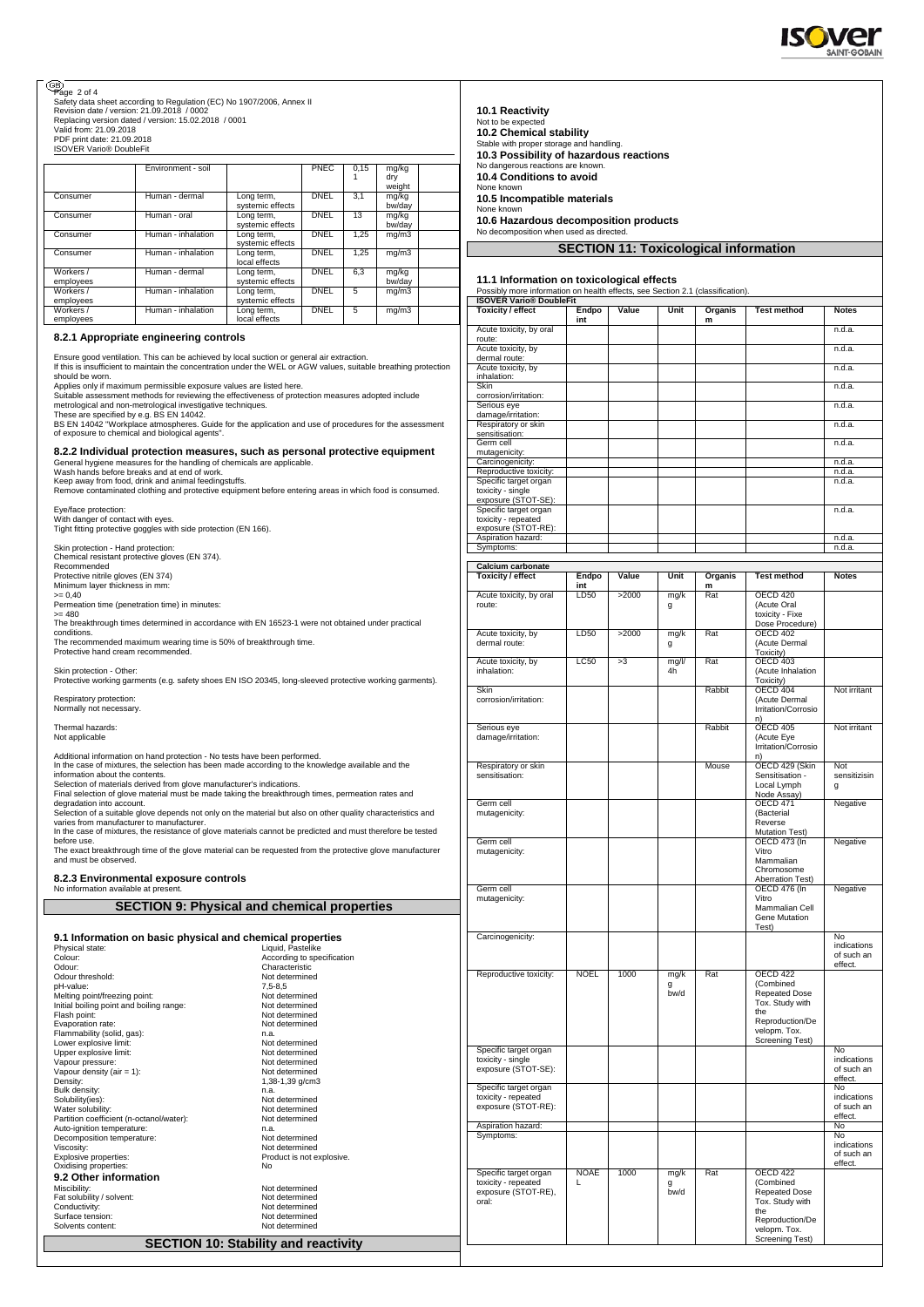

| Page 3 of 4<br>Safety data sheet according to Regulation (EC) No 1907/2006, Annex II<br>Revision date / version: 21.09.2018 / 0002<br>Replacing version dated / version: 15.02.2018 / 0001 |                      |          |               |              |                                           |                                                          |                                  | Other organisms:                                                                                                                                                                                                               | NOEC/N<br>OEL | 21d | 100<br>$^{\circ}$  | mg/k<br>g dw        |                                            | OECD <sub>208</sub><br>(Terrestrial<br>Plants.<br>Growth      | Glycine<br>max                 |
|--------------------------------------------------------------------------------------------------------------------------------------------------------------------------------------------|----------------------|----------|---------------|--------------|-------------------------------------------|----------------------------------------------------------|----------------------------------|--------------------------------------------------------------------------------------------------------------------------------------------------------------------------------------------------------------------------------|---------------|-----|--------------------|---------------------|--------------------------------------------|---------------------------------------------------------------|--------------------------------|
| Valid from: 21.09.2018<br>PDF print date: 21.09.2018<br><b>ISOVER Vario® DoubleFit</b><br>Specific target organ                                                                            | <b>NOAE</b>          |          | 0,212         | mg/l         | Rat                                       | <b>OECD 413</b>                                          |                                  | Other organisms:                                                                                                                                                                                                               | NOEC/N<br>OEL | 21d | 100<br>$\Omega$    | mg/k<br>g dw        |                                            | Test)<br><b>OECD 208</b><br>(Terrestrial<br>Plants,<br>Growth | Lycopersic<br>on<br>esculentum |
| toxicity - repeated<br>exposure (STOT-RE),<br>inhalat.:                                                                                                                                    | С                    |          |               |              |                                           | (Subchronic<br>Inhalation<br>Toxicity - 90-Day<br>Study) |                                  | Other organisms:                                                                                                                                                                                                               | NOEC/N<br>OEL | 21d | 100<br>$\mathbf 0$ | mg/k<br>g dw        |                                            | Test)<br><b>OECD 208</b><br>(Terrestrial<br>Plants,           | Avena<br>sativa                |
|                                                                                                                                                                                            |                      |          |               |              |                                           |                                                          |                                  |                                                                                                                                                                                                                                |               |     |                    |                     |                                            | Growth<br>Test)                                               |                                |
|                                                                                                                                                                                            |                      |          |               |              | <b>SECTION 12: Ecological information</b> |                                                          |                                  | Other organisms:                                                                                                                                                                                                               | <b>EC50</b>   | 14d | >10<br>00          | mg/k<br>g dw        | Eisenia<br>foetida                         | <b>OECD 207</b><br>(Earthworm,                                |                                |
| Possibly more information on environmental effects, see Section 2.1 (classification)<br><b>ISOVER Vario® DoubleFit</b>                                                                     |                      |          |               |              |                                           |                                                          |                                  |                                                                                                                                                                                                                                |               |     |                    |                     |                                            | Acute<br>Toxicity<br>Tests)                                   |                                |
| Toxicity / effect                                                                                                                                                                          | Endpoin              | Tim<br>е | Valu<br>е     | Unit         | Organism                                  | <b>Test</b><br>method                                    | <b>Notes</b>                     | Other organisms:                                                                                                                                                                                                               | NOEC/N<br>OEL | 14d | 100<br>$\mathbf 0$ | mg/k<br>g dw        | Eisenia<br>foetida                         | <b>OECD 207</b><br>(Earthworm,                                |                                |
| 12.1. Toxicity to<br>fish:                                                                                                                                                                 |                      |          |               |              |                                           |                                                          | n.d.a.                           |                                                                                                                                                                                                                                |               |     |                    |                     |                                            | Acute<br>Toxicity                                             |                                |
| 12.1. Toxicity to<br>daphnia:                                                                                                                                                              |                      |          |               |              |                                           |                                                          | n.d.a.                           | Other organisms:                                                                                                                                                                                                               | <b>EC50</b>   | 28d | >10                | mg/k                |                                            | Tests)<br>OECD 216                                            |                                |
| 12.1. Toxicity to<br>algae:<br>12.2.                                                                                                                                                       |                      |          |               |              |                                           |                                                          | n.d.a.<br>n.d.a.                 |                                                                                                                                                                                                                                |               |     | 00                 | g dw                |                                            | (Soil<br>Microorganis                                         |                                |
| Persistence and<br>degradability:                                                                                                                                                          |                      |          |               |              |                                           |                                                          |                                  |                                                                                                                                                                                                                                |               |     |                    |                     |                                            | ms-<br>Nitrogen<br>Transformati                               |                                |
| 12.3.<br>Bioaccumulative<br>potential:                                                                                                                                                     |                      |          |               |              |                                           |                                                          | n.d.a.                           | Other organisms:                                                                                                                                                                                                               | NOEC/N        | 28d | 100                | mg/k                |                                            | on Test)<br>OECD <sub>216</sub>                               |                                |
| 12.4. Mobility in<br>soil:                                                                                                                                                                 |                      |          |               |              |                                           |                                                          | n.d.a.                           |                                                                                                                                                                                                                                | OEL           |     | $\Omega$           | g dw                |                                            | (Soil<br>Microorganis<br>$ms -$                               |                                |
| 12.5. Results of<br>PBT and vPvB<br>assessment                                                                                                                                             |                      |          |               |              |                                           |                                                          | n.d.a.                           |                                                                                                                                                                                                                                |               |     |                    |                     |                                            | Nitrogen<br>Transformati                                      |                                |
| 12.6. Other<br>adverse effects:                                                                                                                                                            |                      |          |               |              |                                           |                                                          | n.d.a.                           | Water solubility:                                                                                                                                                                                                              |               |     | 0,01<br>66         | g/l                 |                                            | on Test)<br>OECD 105<br>(Water                                | $20^{\circ}$ C                 |
| Calcium carbonate                                                                                                                                                                          |                      |          |               |              |                                           |                                                          |                                  |                                                                                                                                                                                                                                |               |     |                    |                     |                                            | Solubility)                                                   |                                |
| Toxicity / effect                                                                                                                                                                          | Endpoin              | Tim<br>e | Valu<br>е     | Unit         | Organism                                  | <b>Test</b><br>method                                    | <b>Notes</b>                     |                                                                                                                                                                                                                                |               |     |                    |                     | <b>SECTION 13: Disposal considerations</b> |                                                               |                                |
| 12.1. Toxicity to<br>fish:                                                                                                                                                                 | <b>LC50</b>          | 96h      |               |              | Oncorhynch<br>us mykiss                   | <b>OECD 203</b><br>(Fish, Acute<br>Toxicity              | No<br>observation<br>with        |                                                                                                                                                                                                                                |               |     |                    |                     |                                            |                                                               |                                |
|                                                                                                                                                                                            |                      |          |               |              |                                           | Test)                                                    | saturated<br>solution of         | 13.1 Waste treatment methods<br>For the substance / mixture / residual amounts                                                                                                                                                 |               |     |                    |                     |                                            |                                                               |                                |
|                                                                                                                                                                                            |                      |          |               |              |                                           |                                                          | test<br>material.                | EC disposal code no.:<br>The waste codes are recommendations based on the scheduled use of this product.                                                                                                                       |               |     |                    |                     |                                            |                                                               |                                |
| 12.1. Toxicity to<br>daphnia:                                                                                                                                                              | <b>EC50</b>          | 48h      |               |              | Daphnia<br>magna                          | <b>OECD 202</b><br>(Daphnia                              | No<br>observation                | Owing to the user's specific conditions for use and disposal, other waste codes may be<br>allocated under certain circumstances. (2014/955/EU)<br>08 04 10 waste adhesives and sealants other than those mentioned in 08 04 09 |               |     |                    |                     |                                            |                                                               |                                |
|                                                                                                                                                                                            |                      |          |               |              |                                           | sp. Acute<br>Immobilisati                                | with<br>saturated                | Recommendation:<br>Sewage disposal shall be discouraged.                                                                                                                                                                       |               |     |                    |                     |                                            |                                                               |                                |
|                                                                                                                                                                                            |                      |          |               |              |                                           | on Test)                                                 | solution of<br>test<br>material. | Pay attention to local and national official regulations.<br>E.g. suitable incineration plant.                                                                                                                                 |               |     |                    |                     |                                            |                                                               |                                |
| 12.1. Toxicity to<br>algae:                                                                                                                                                                | <b>EC50</b>          | 72h      | >14           | mg/l         | Desmodesm<br>us                           | <b>OECD 201</b><br>(Alga,                                |                                  | E.g. dispose at suitable refuse site.<br>For contaminated packing material                                                                                                                                                     |               |     |                    |                     |                                            |                                                               |                                |
|                                                                                                                                                                                            |                      |          |               |              | subspicatus                               | Growth<br>Inhibition<br>Test)                            |                                  | Pay attention to local and national official regulations.<br>Empty container completely.<br>Uncontaminated packaging can be recycled.                                                                                          |               |     |                    |                     |                                            |                                                               |                                |
| 12.1. Toxicity to<br>algae:                                                                                                                                                                | NOEC/N<br>OEL        | 72h      | 14            | mg/l         | Desmodesm<br><b>US</b>                    | OECD <sub>201</sub><br>(Alga,                            |                                  | Dispose of packaging that cannot be cleaned in the same manner as the substance.                                                                                                                                               |               |     |                    |                     |                                            |                                                               |                                |
|                                                                                                                                                                                            |                      |          |               |              | subspicatus                               | Growth<br>Inhibition                                     |                                  |                                                                                                                                                                                                                                |               |     |                    |                     | <b>SECTION 14: Transport information</b>   |                                                               |                                |
| 12.2.<br>Persistence and                                                                                                                                                                   |                      |          |               |              |                                           | Test)                                                    | Not<br>relevant                  | <b>General statements</b><br>14.1. UN number:                                                                                                                                                                                  |               |     |                    | n.a.                |                                            |                                                               |                                |
| degradability:                                                                                                                                                                             |                      |          |               |              |                                           |                                                          | for<br>inorganic                 | Transport by road/by rail (ADR/RID)<br>14.2. UN proper shipping name:                                                                                                                                                          |               |     |                    |                     |                                            |                                                               |                                |
|                                                                                                                                                                                            |                      |          |               |              |                                           |                                                          | substances                       | 14.3. Transport hazard class(es):<br>14.4. Packing group:                                                                                                                                                                      |               |     |                    | n.a.<br>n.a.        |                                            |                                                               |                                |
| 12.3.<br>Bioaccumulative<br>potential:                                                                                                                                                     |                      |          |               |              |                                           |                                                          | Not to be<br>expected            | Classification code:<br>LQ:                                                                                                                                                                                                    |               |     |                    | n.a.<br>n.a.        |                                            |                                                               |                                |
| 12.4. Mobility in<br>soil:                                                                                                                                                                 |                      |          |               |              |                                           |                                                          | n.a.                             | 14.5. Environmental hazards:<br>Tunnel restriction code:                                                                                                                                                                       |               |     |                    |                     | Not applicable                             |                                                               |                                |
| 12.5. Results of<br>PBT and vPvB                                                                                                                                                           |                      |          |               |              |                                           |                                                          | No PBT<br>substance.             | Transport by sea (IMDG-code)<br>14.2. UN proper shipping name:<br>14.3. Transport hazard class(es):                                                                                                                            |               |     |                    |                     |                                            |                                                               |                                |
| assessment                                                                                                                                                                                 |                      |          |               |              |                                           |                                                          | No vPvB<br>substance             | 14.4. Packing group:<br>Marine Pollutant:                                                                                                                                                                                      |               |     |                    | n.a.<br>n.a.<br>n.a |                                            |                                                               |                                |
| Toxicity to<br>bacteria:                                                                                                                                                                   | <b>EC50</b>          | 3h       | >10<br>$00\,$ | mg/l         | activated<br>sludge                       | <b>OECD 209</b><br>(Activated<br>Sludge,                 |                                  | 14.5. Environmental hazards:<br>Transport by air (IATA)                                                                                                                                                                        |               |     |                    |                     | Not applicable                             |                                                               |                                |
|                                                                                                                                                                                            |                      |          |               |              |                                           | Respiration<br>Inhibition                                |                                  | 14.2. UN proper shipping name:<br>14.3. Transport hazard class(es):                                                                                                                                                            |               |     |                    | n.a.                |                                            |                                                               |                                |
|                                                                                                                                                                                            |                      |          |               |              |                                           | Test<br>(Carbon                                          |                                  | 14.4. Packing group:<br>14.5. Environmental hazards:                                                                                                                                                                           |               |     |                    | n.a.                | Not applicable                             |                                                               |                                |
|                                                                                                                                                                                            |                      |          |               |              |                                           | and<br>Ammonium<br>Oxidation))                           |                                  | 14.6. Special precautions for user<br>Unless specified otherwise, general measures for safe transport must be followed.                                                                                                        |               |     |                    |                     |                                            |                                                               |                                |
| <b>Toxicity to</b><br>bacteria:                                                                                                                                                            | NOEC/N<br><b>OEL</b> | 3h       | 100<br>0      | mg/l         | activated<br>sludge                       | OECD 209<br>(Activated                                   |                                  | 14.7. Transport in bulk according to Annex II of MARPOL and the IBC Code<br>Non-dangerous material according to Transport Regulations.                                                                                         |               |     |                    |                     |                                            |                                                               |                                |
|                                                                                                                                                                                            |                      |          |               |              |                                           | Sludge,<br>Respiration                                   |                                  |                                                                                                                                                                                                                                |               |     |                    |                     | <b>SECTION 15: Regulatory information</b>  |                                                               |                                |
|                                                                                                                                                                                            |                      |          |               |              |                                           | Inhibition<br>Test<br>(Carbon                            |                                  | 15.1 Safety, health and environmental regulations/legislation specific for the                                                                                                                                                 |               |     |                    |                     |                                            |                                                               |                                |
|                                                                                                                                                                                            |                      |          |               |              |                                           | and<br>Ammonium                                          |                                  | substance or mixture                                                                                                                                                                                                           |               |     |                    |                     |                                            |                                                               |                                |
| Other organisms:                                                                                                                                                                           | <b>EC50</b>          | 21d      | >10<br>00     | mg/k<br>g dw |                                           | Oxidation))<br>OECD 208<br>(Terrestrial                  | Glycine<br>max                   | Observe restrictions:<br>General hygiene measures for the handling of chemicals are applicable.                                                                                                                                |               |     |                    |                     |                                            |                                                               |                                |
|                                                                                                                                                                                            |                      |          |               |              |                                           | Plants,<br>Growth                                        |                                  | Directive 2010/75/EU (VOC):                                                                                                                                                                                                    |               |     |                    |                     | 0,1604 %                                   |                                                               |                                |
| Other organisms:                                                                                                                                                                           | EC50                 | 21d      | >10           | mg/k         |                                           | Test)<br><b>OECD 208</b>                                 | Lycopersic                       | Treated goods as per Regulation (EU) No. 528/2012 must display specific information on the label.<br>Please note Article 58 paragraph (3) subparagraph 2 of Regulation (EU) No. 528/2012.                                      |               |     |                    |                     |                                            |                                                               |                                |
|                                                                                                                                                                                            |                      |          | $00\,$        | g dw         |                                           | (Terrestrial<br>Plants.<br>Growth                        | on<br>esculentum                 | Approval of the biocidal active substance may mean that special conditions are required for marketing the<br>treated goods.<br>These are indicated in the approval of the active substance.                                    |               |     |                    |                     |                                            |                                                               |                                |
| Other organisms:                                                                                                                                                                           | <b>EC50</b>          | 21d      | >10           | mg/k         |                                           | Test)<br><b>OECD 208</b>                                 | Avena                            | 15.2 Chemical safety assessment                                                                                                                                                                                                |               |     |                    |                     |                                            |                                                               |                                |
|                                                                                                                                                                                            |                      |          | $00\,$        | g dw         |                                           | (Terrestrial<br>Plants,                                  | sativa                           | A chemical safety assessment is not provided for mixtures.                                                                                                                                                                     |               |     |                    |                     |                                            |                                                               |                                |
|                                                                                                                                                                                            |                      |          |               |              |                                           | Growth<br>Test)                                          |                                  |                                                                                                                                                                                                                                |               |     |                    |                     | <b>SECTION 16: Other information</b>       |                                                               |                                |
|                                                                                                                                                                                            |                      |          |               |              |                                           |                                                          |                                  | Revised sections:                                                                                                                                                                                                              |               |     |                    | 8                   |                                            |                                                               |                                |
|                                                                                                                                                                                            |                      |          |               |              |                                           |                                                          |                                  |                                                                                                                                                                                                                                |               |     |                    |                     |                                            |                                                               |                                |
|                                                                                                                                                                                            |                      |          |               |              |                                           |                                                          |                                  |                                                                                                                                                                                                                                |               |     |                    |                     |                                            |                                                               |                                |